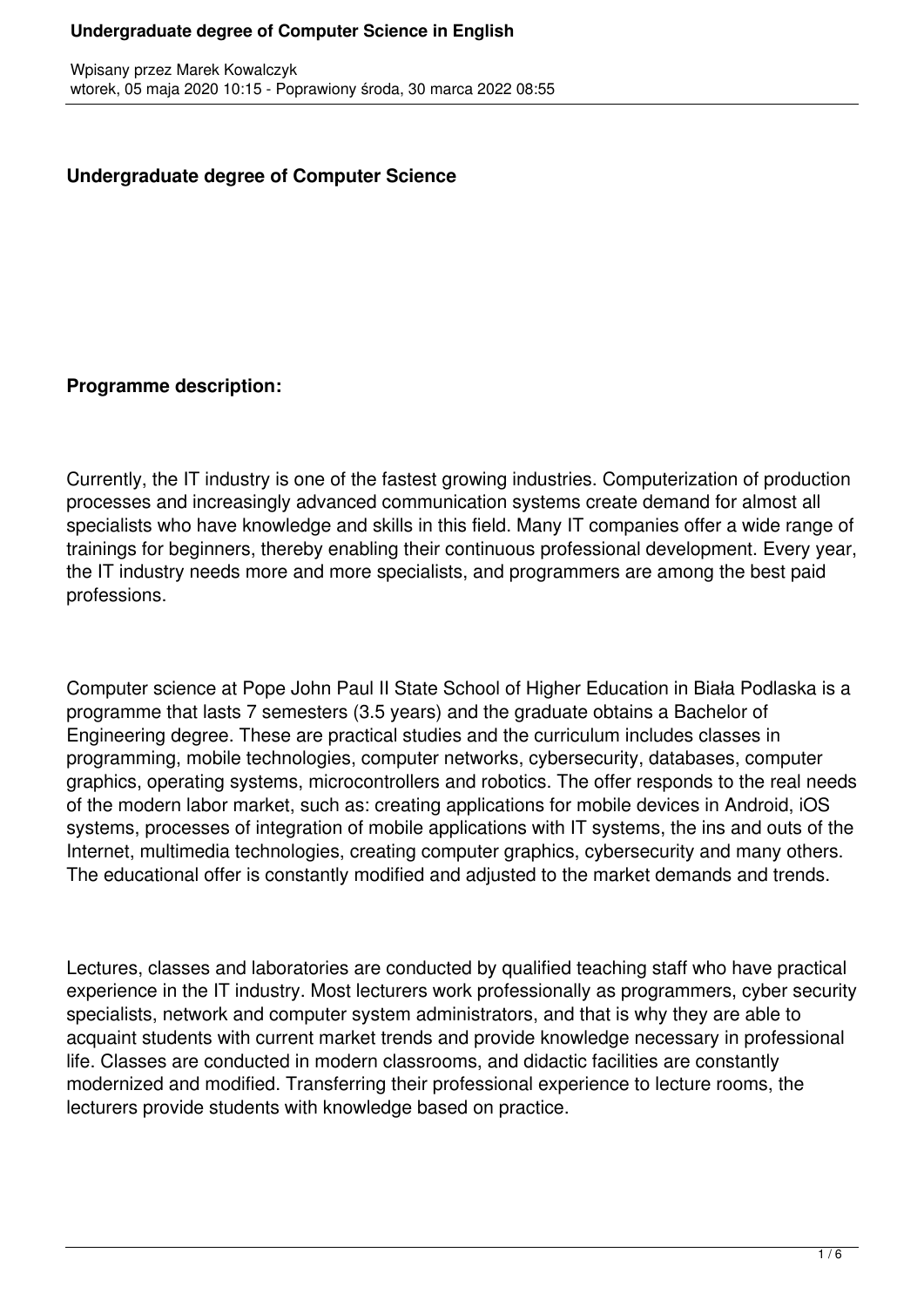#### **Undergraduate degree of Computer Science in English**

Wpisany przez Marek Kowalczyk wtorek, 05 maja 2020 10:15 - Poprawiony środa, 30 marca 2022 08:55

Computer science students can develop their scientific potential through active participation in thematic student research circles (e.g. programming, computer graphics, robotics or cybersecurity). The students also have the opportunity to try their hand in the world of science under the guidance of qualified staff by participating in scientific conferences as well as conducting research and publishing scientific papers.

Students very often start professional work during their studies, which shows that Computer science at PSW is a good choice.

# **Why study Computer science at Pope John Paul II State School of Higher Eductaion in Biała Podlaska:**

- completing studies allows you to obtain a practical profession related to the IT industry,
- practical studies,
- well-equipped IT laboratories,
- classes take place in well-equipped facilities,
- practical classes and internships take place at institutions which PSW has signed
- cooperation agreements with,
	- professional lecturers take part in the education process,
	- the school has its own dormitory.

# **Employment opportunities:**

Students who graduate receive a degree in computer science (BE) and can be employed in companies and institutions that use information technology. In particular, graduates can work as computer software developers, graphic and web application developers, as well as designers and developers of applications for mobile computer systems. IT engineers can also work as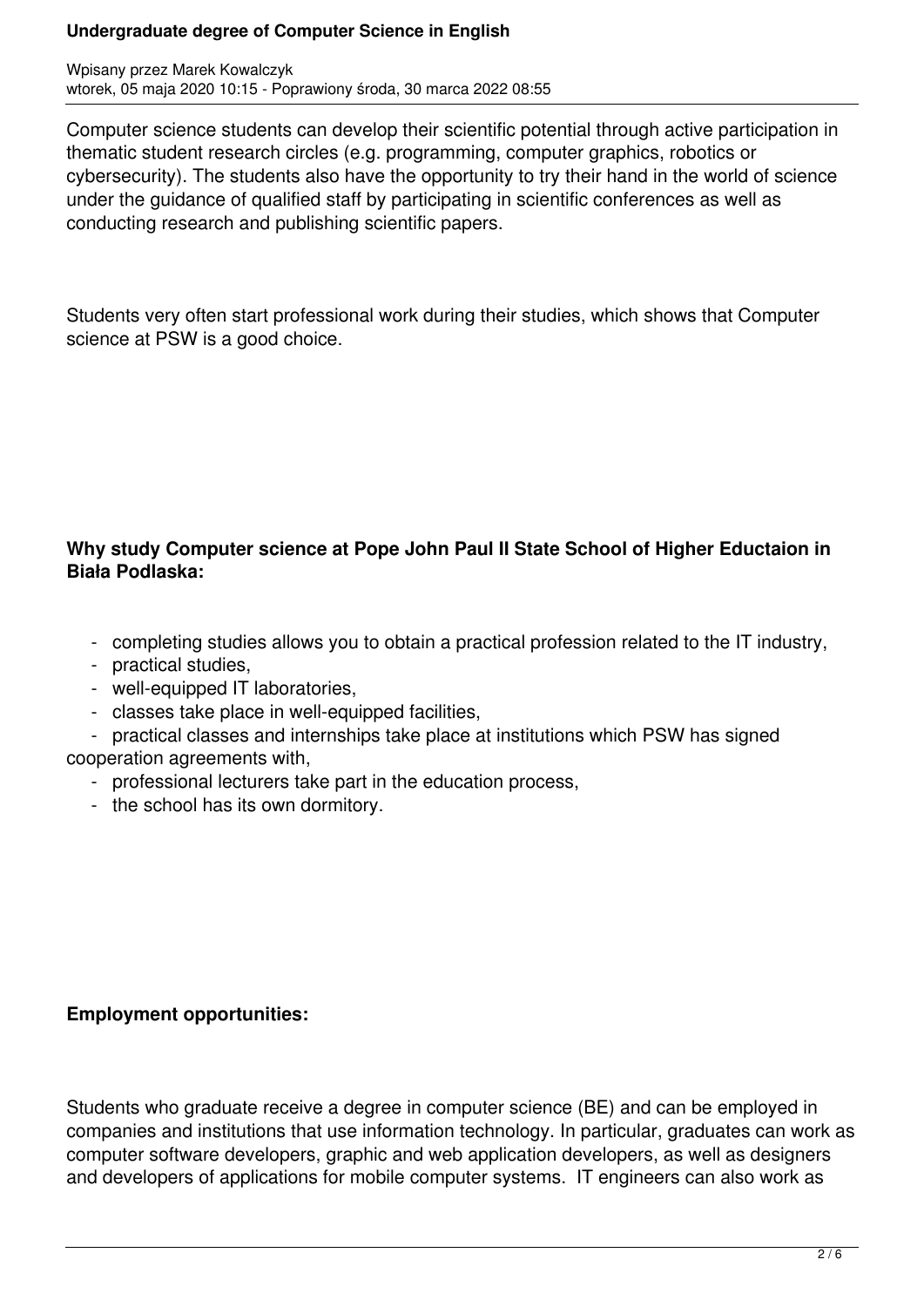developers or administrators of medium database systems, or computer networks. They can also gain employment in business entities that deal with the construction of information systems, where knowledge of digital electronics, embedded systems and computer control is required.

### **Register now**

Candidates applying for admission to the first year of study are required to register on irk.akademiabialska.pl (the IRK system), and submit documents within the prescribed period to the Dean's office after being qualified.

# **INTERNET REGISTRATION AVAILABLE FROM FEBRUARY**



Contact person

Magdalena Maciejuk

e-mail: welcome@akademiabialska.pl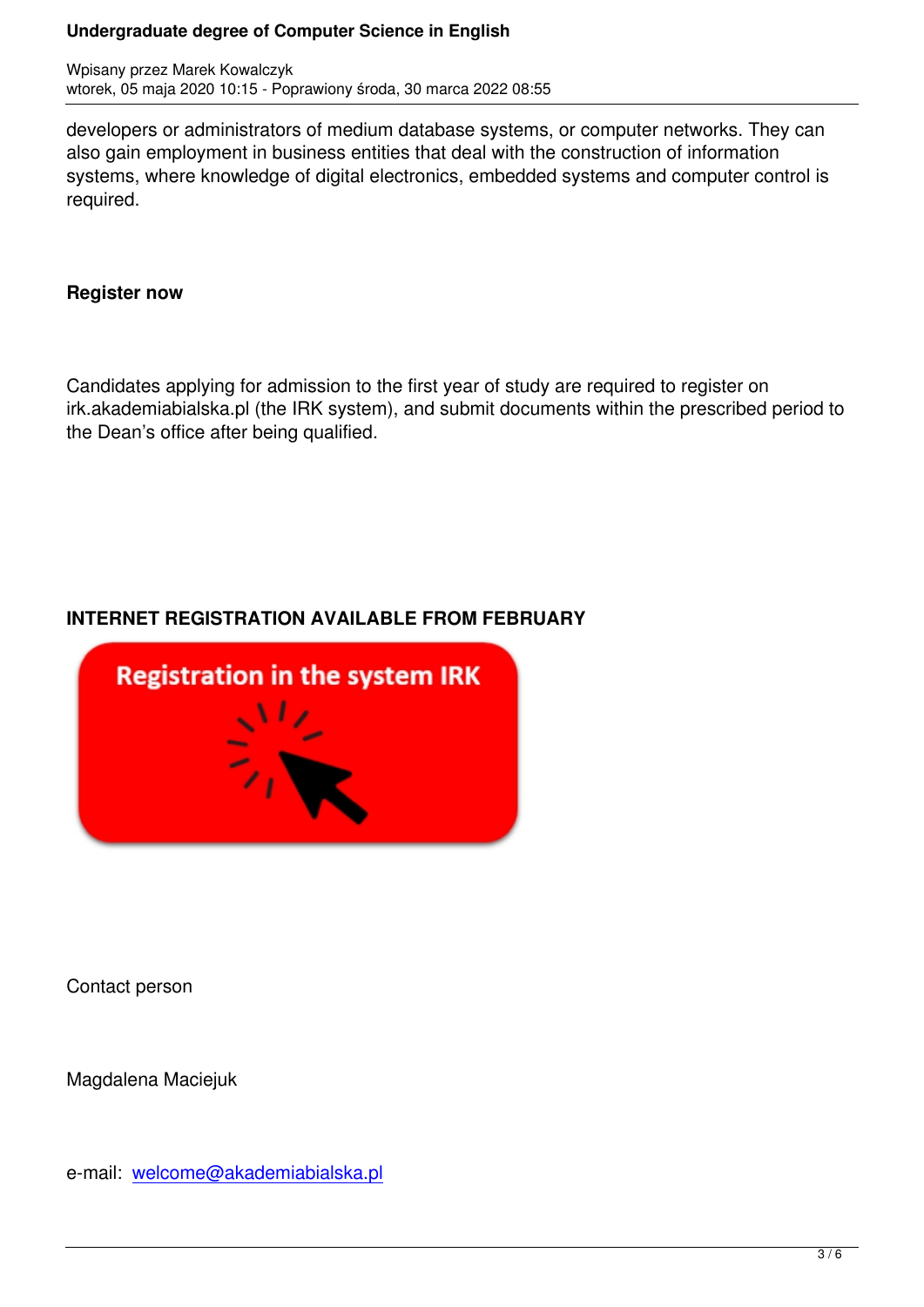phone number: +48 797-157-832

**Required documents**

**Persons who are not Polish citizens**

### **The list of documents required for admission to Bachelor's degree for Computer Science in English for person who is not a Polish citizen:**

1. personal questionnaire - the application for admission printed from the IRK system,

 2. a copy of the apostille certified by the university certificate giving access to higher education in the country where it was issued and recognized as equivalent to the Polish Matura certificate,

### 3. **document / certificate of knowledge of English at B2 level or higher,**

 4. medical certificate indicating lack of contraindications to study Computer Science at the Bachelor's Programme. Referral for medical examination should be printed from the IRK system,

5. foreigner statement on the health insurance printed from the IRK system,

 6. statement of the legal representative of a minor to grant power of attorney, in the situation when the date of birth of the candidate indicates the age below 18 years old, printed from the IRK system.

Candidate applying for admission to the Bachelor's Degree Programme in Computer Science in English must demonstrate English language at B2 or at a higher level, confirmed with a relevant certificate.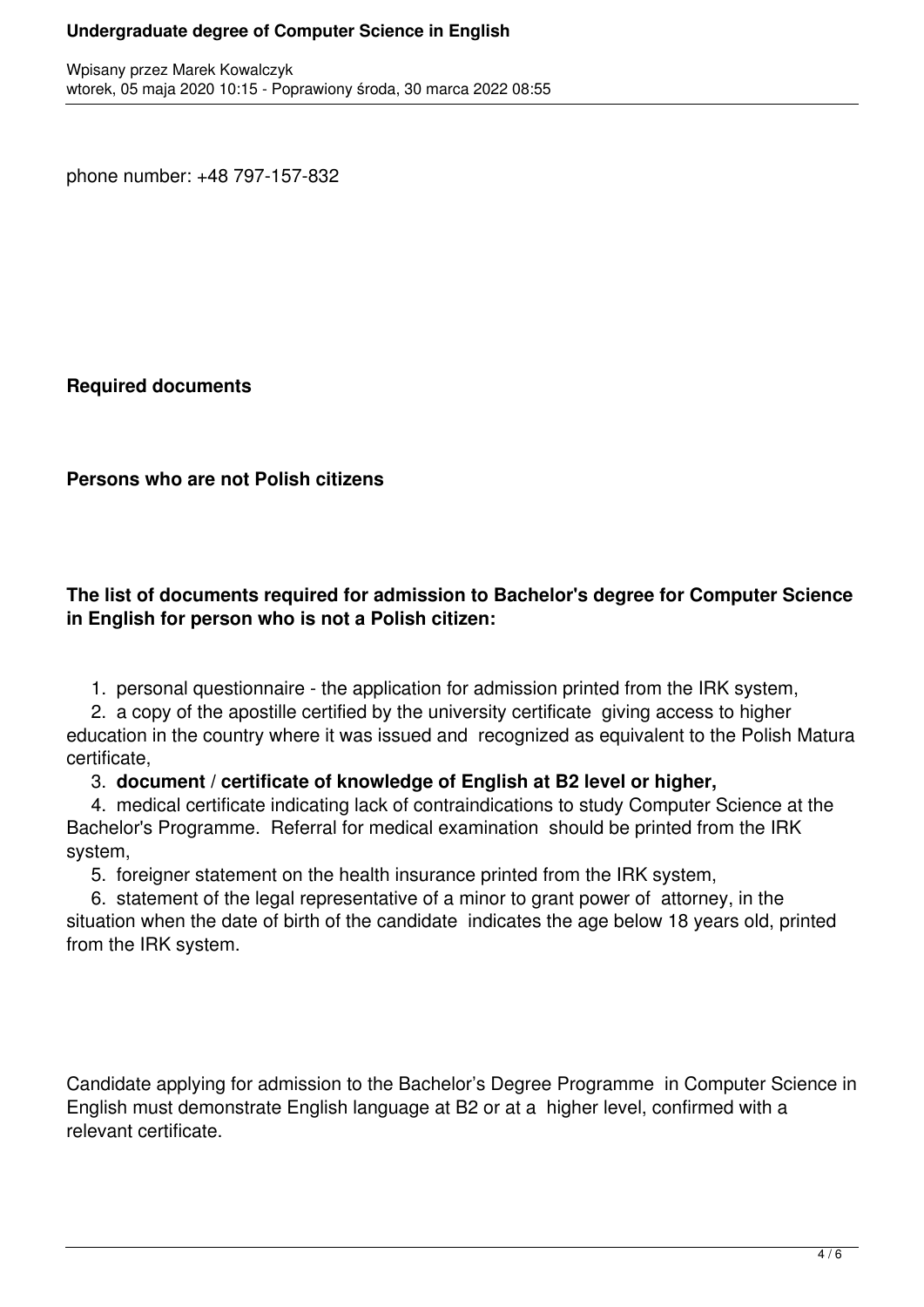**.**

Secondary school graduation certificates issued abroad are recognized as equivalent to the relevant Polish Matura certificate of under the international agreements concluded by Poland with other countries. Detailed information on the international agreements signed by Poland can be found on the website of the Ministry of Science and Higher Education **&nbsp: http://w ww.nauka.gov.pl/**

If the certificate is not covered by any international agreement, then its equivalence can be confirmed only by nostrification.

### **Scan of documents should be sent to the e-mail address: welcome@akademiabialska.pl Original of documents should be delivered by the 1st October**

Nostrification process of school leaving certificates is carried out in Poland in voivodship Offices of Education (Kuratorium Oświaty).

Voivodship Office of Education for Pope John Paul II State School of Higher Education in Biala Podlaska is:

**Kuratorium Oświaty w Lublinie (Office of Education in Lublin) 20-950 Lublin, ul. 3 Maja 6 telephone: 815385200, fax: 815385230, 815385265 kuratorium@kuratorium.lublin.pl**

[Detailed information on nostrificatio](mailto:kuratorium@kuratorium.lublin.pl)n of school certificates and school leaving certificates obtained abroad can be found at Voivodship Office of Education in Lublin.

 **https://www.kuratorium.lublin.pl/**